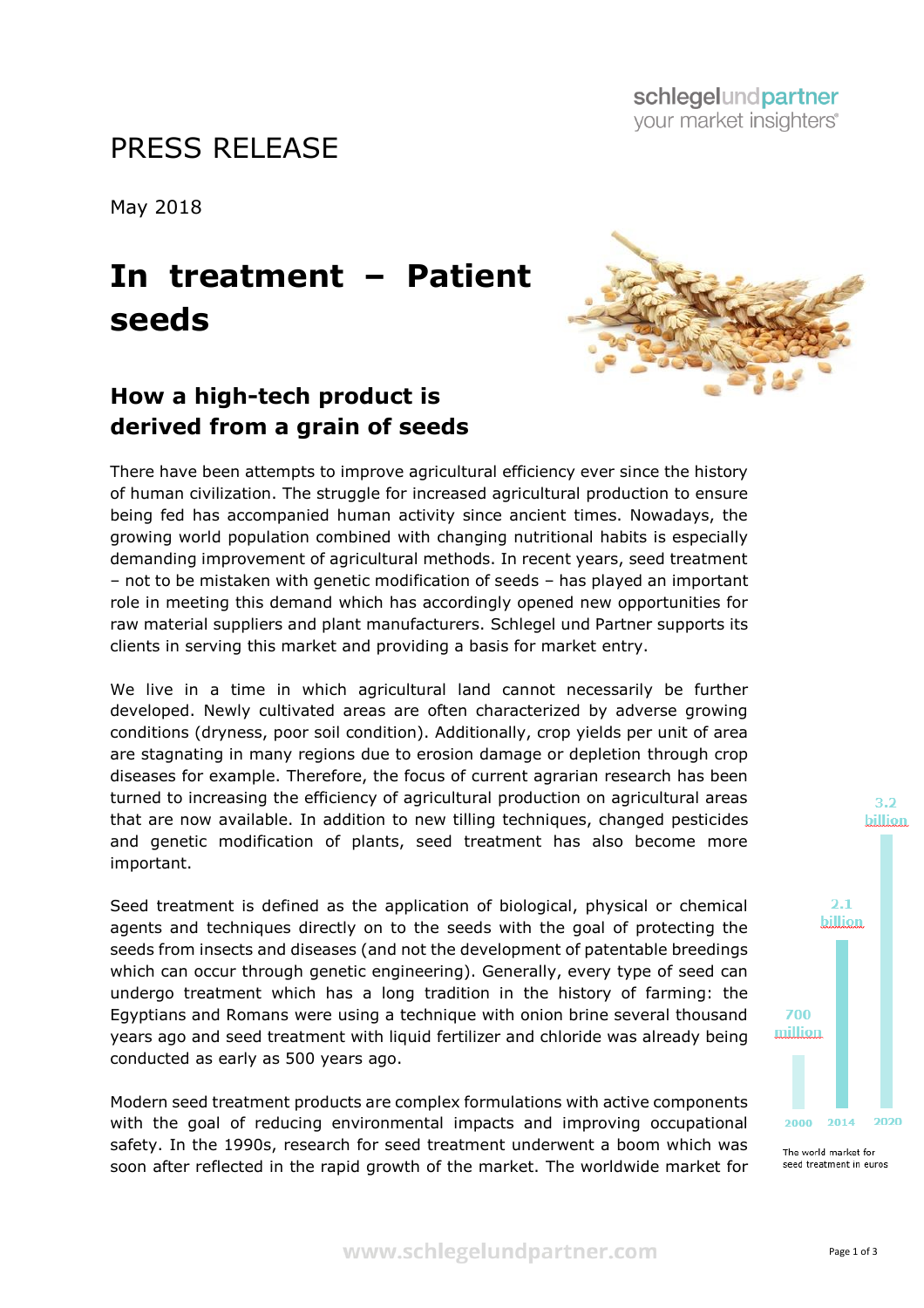the chemical and mechanical treatment of seeds (without any genetic modification processes of plants) has more than tripled since 2000 and is currently around EUR 2 billion according to estimates from Schlegel und Partner. Market participants assume that the market will continue to see strong growth at rates between eight and 10 percent per year so that a global market of over EUR 3.2 billion can be expected for the year 2020.

Alongside the numerous products used for seed treatment, very different methods are also available – some of them very complex. In the standard process, dressing, the seed is sheathed with a formulation. More complex treatment techniques involve an encrustation that requires, in addition to the active ingredients, a special bonding agent to promote adherence to the seed. The most demanding technique of all is the pilling method in which the seed form changes physically. This method is particularly appropriate when processing various formulations and additives in layers on the seed and enables very precise placement of the active ingredient.

The growing segment of seed treatment opens up new opportunities for companies which are already manufacturing coating materials and additives for other applications – from the food industry to industrial applications. In the future, complex coating process will also gain in significance in agriculture. This applies not only to seeds, but likewise to fertilizer treatment, feedstuffs and tools for enhanced water efficiency.

However, entering this market or expanding into new regions or sub-segments requires a wide range of information that is not necessarily available in a rather non-transparent market. For example, a reliable estimation of market size and growth is crucial. Furthermore, potential customers' demands must be ascertained and competitors must be assessed. Finally, the overall market structure and the regulatory landscape are not to be overlooked.

The seed treatment industry is positioned somewhere between the extremes of the highly fragmented agricultural market and the typical B2B market structure with the treatment products and methods. Familiarity with both sides is essential in order to generate the required information. With the benefit of years of extensive experience in the consulting of chemical companies and machine manufacturers combined with a comprehensive knowledge of product application in agriculture, Schlegel und Partner is able to serve as a missing link between the extremes. Our team is composed of chemists, process engineers and agricultural scientists who each contribute broad expert knowledge from their field.

Schlegel und Partner compiled insights and generated knowledge about markets which provide the basis for our clients' strategic corporate decisions. These insights include:

Schlegel und Partner can serve as the **Missing Link** between the supply conditions of the chemical industry on the supply side and the wishes of users on the agricultural demand side.